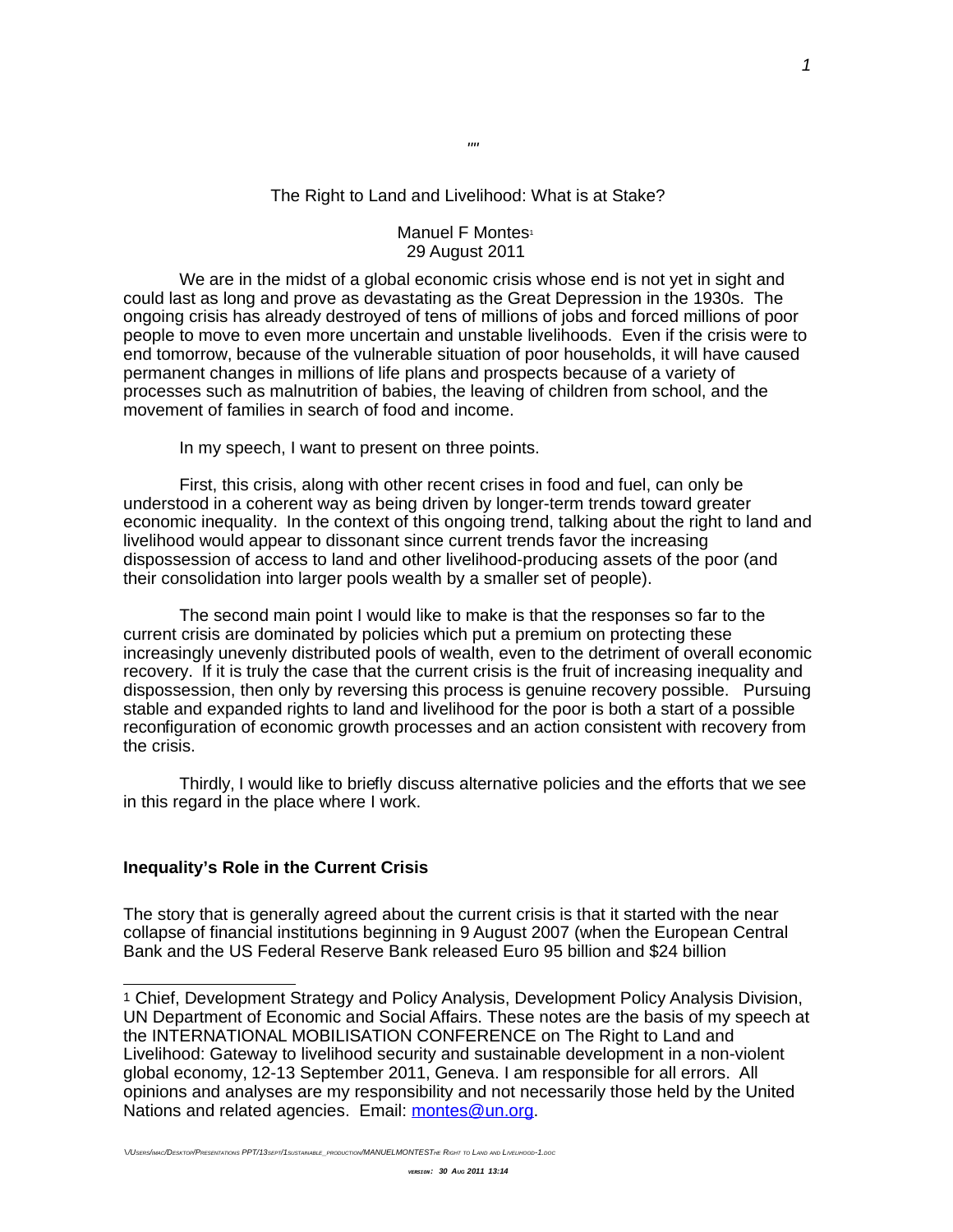respectively to shore up the banking system) in emergency funding in the face of increasing collapses in hedge funds that were heavily exposed to subprime assets. But this initial policy did not work, despite the view expressed by the IMF Managing Director in April 2008 that "the worst is over". The peak of the financial sector collapse occurred five months later in September 2008, with the bankruptcy of the Lehman Brothers investment company and the near-bankruptcy of the AIG insurance company. The financial system which had become intricately interconnected as a result of the decade-long frenzy in creating and trading financial instruments seized up.

The loss of financing facilities then brought to an end the selling of houses, cars, and consumer goods. This sparked a cascading process of job retrenchments starting from the largest, modern firms to smallest retail stores. Developing countries, which had been mainly bystanders in the deterioration of the assets of banks in advanced countries, lost export markets and export-dependent jobs. They also lost financial facilities, when foreign banks repatriated their assets to home offices to shore up their balance sheets.

What is less understood is how the global financial sector collapse was driven by processes of increasing economic inequality. This event can be seen as the culmination of the global process of process of deregulation, privatization, and tax cutting which began in the 1980s, motivated by the belief that reducing the state's role in the economy will lead to faster growth and greater wealth for all.

Developing countries deregulated their trade and removed restrictions on capital flows in order to increase their exports and obtain capital from abroad. The advanced economies "forgot" the costly historical experiences which lay behind their financial regulations and dismantled these systems in order to compete with other states in attracting capital from other states.

These economic reforms replaced the previous paradigm where states had borne the primary responsibility over the economic advancement and well-being of their citizens with a paradigm based on global competition over production as a result of the entry of developing countries into world trade and the subsequent entry of former socialist countries in the 1990s following the collapse of the Soviet Union. Countries competed with each other by deregulating, privatizing, and reducing taxes (which ultimately reduced the capacity of states to fulfill many of their social protection obligations).

In the advanced countries, growth in the financial sector outstripped growth in all other sectors. Between 1960 and 2006, the financial sector in the United States expanded from 14 to 20 per cent of the economy, while manufacturing fell from 27 to 11 per cent. While US GDP grew 27 times during the same period, total debt increased 64 times, debt by financial companies by 409 times, and household debt by 64 times.

Most important, incomes of those working in finance outstripped those in manufacturing. Tax reductions encouraged the reinvestment of earnings in back into the financial sector, instead of in new jobs and new economic activities. In the meantime, wages of workers in rich countries did not keep up with their productivity so their purchasing power from their own earnings fell. By the time the financial collapse occurred, income distribution in the United States was as badly skewed as it was before the Great Depression.

Manufacturing had moved to many developing countries seeking to export these goods to advanced economies. For the most part, competition among countries in exporting required suppressing wage increases and an increased dependence on foreign markets, instead of domestic demand which depends on growing workers wages, for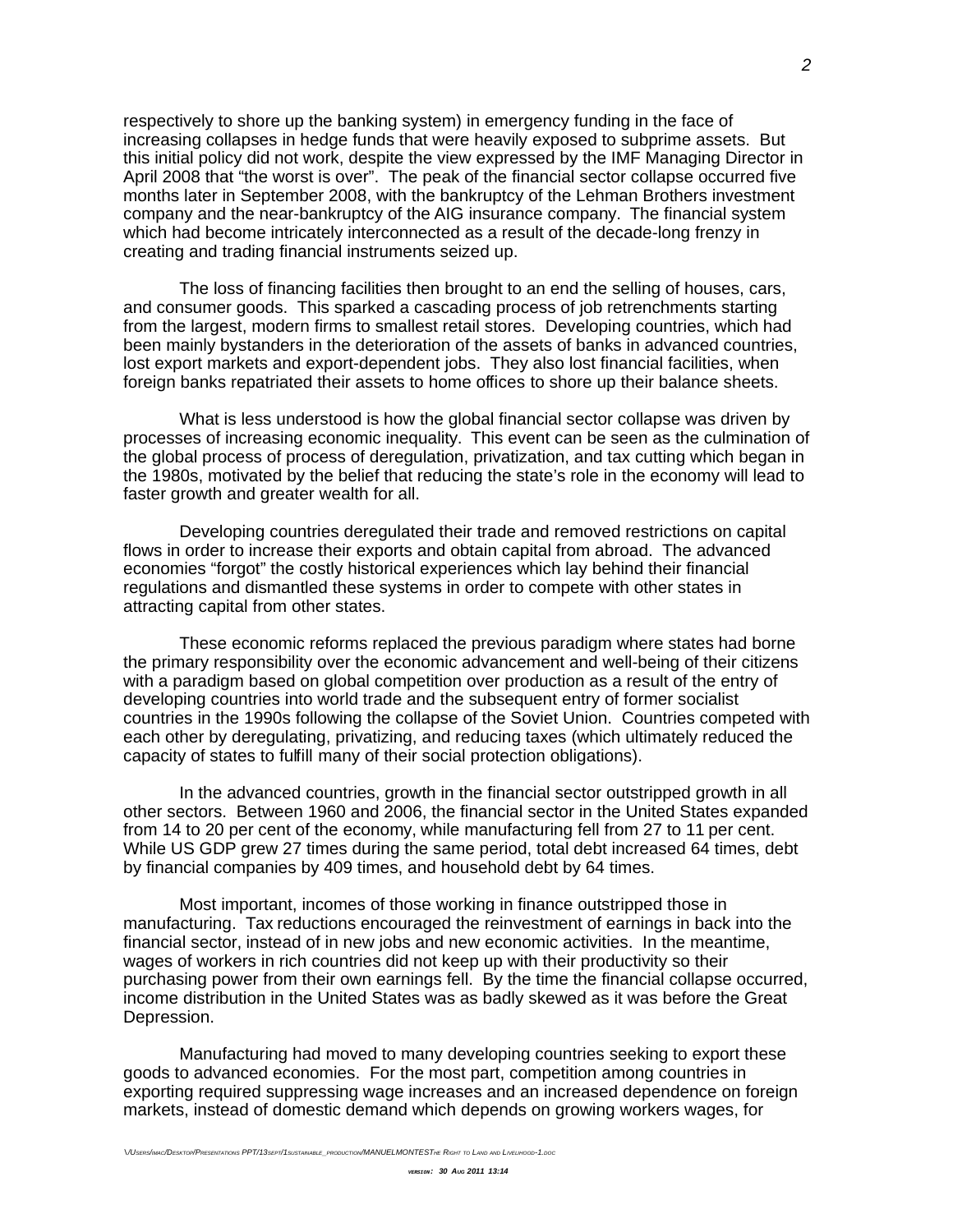growth. The problem with export-dependent growth is that the demand has to come from rich countries. Because income was increasingly concentrated in rich consumers, there was the danger that developing country exports could not be sold in rich countries.

The emergence of subprime lending, which allowed poorer consumers to buy houses and the borrow money against the increase in house values fueled the demand for developing countries exports. But this could not last because allowing citizens with no possibility of paying off their debts from their slow growing incomes to borrow destroyed the soundness of the financial sector. The collapse of the financial sector was a matter of time.

In all this time of crisis build-up, the state sector in practically all developing countries significantly reduced their investment in rural areas and agriculture. One reason is that because of the tax cutting, state resources had declined. The second reason is that international development agencies advised that increased trade (and better export performance) would provide countries with the resources to import their food and other agricultural necessities.

Increased vulnerability of livelihoods in the rural areas helped to channel workers to export industries at lower wages. The policy had placed hope that greater corporate involvement in agriculture would reduce the need for state investment in the sector, increase efficiency and hasten technological improvements. The food crisis does not provide much evidence that the expected benefits from corporate dependence occurred at the scale needed, even though agricultural companies have grown enormously and made enormous profits from their operations. In the end, the overall policy approach undermined domestic food security which came to haunt the global economy with the ongoing food crisis.

This insecurity has stimulated entry of financial companies in holding agricultural contracts as an additional vehicle for keeping these assets. This entry in turn has amplified the swings in prices beyond what would have been involved in closing demand and supply gaps. The larger price swings have imposed untold suffering – reduced access to food during a price upswing and reduced livelihood and farm earnings during the downswings – and political instability.

Poverty is endemic in developing countries with underdeveloped agricultural sectors. One possible way to accelerate agricultural development is through land consolidation by allowing large private sector firms to do so. This will involve dispossession of access to land by small farm holders as a matter of policy. Research has shown that large scale farming is not necessarily more efficient and more innovative than small scale farms, recognizing that the meaning of small scale varies among crops and among regions of the world. The weight of agricultural research suggests that investment spending and technological innovation by small farmers is critical in improving agricultural productivity and securing rural livelihoods.

These kinds of investment in time and resources by small growers however requires predictable and protected access to land, stable access to agricultural inputs and to markets.

The food crisis has also thrown a spotlight on another disturbing trend which aggravates land dispossession. Private companies are purchasing foreign lands for the purpose of growing food crops to sell back to their home countries or to the world market. This is being done even by corporations from developing countries. At this point, these are investments in assets (in the same way as during the crisis, investments in gold have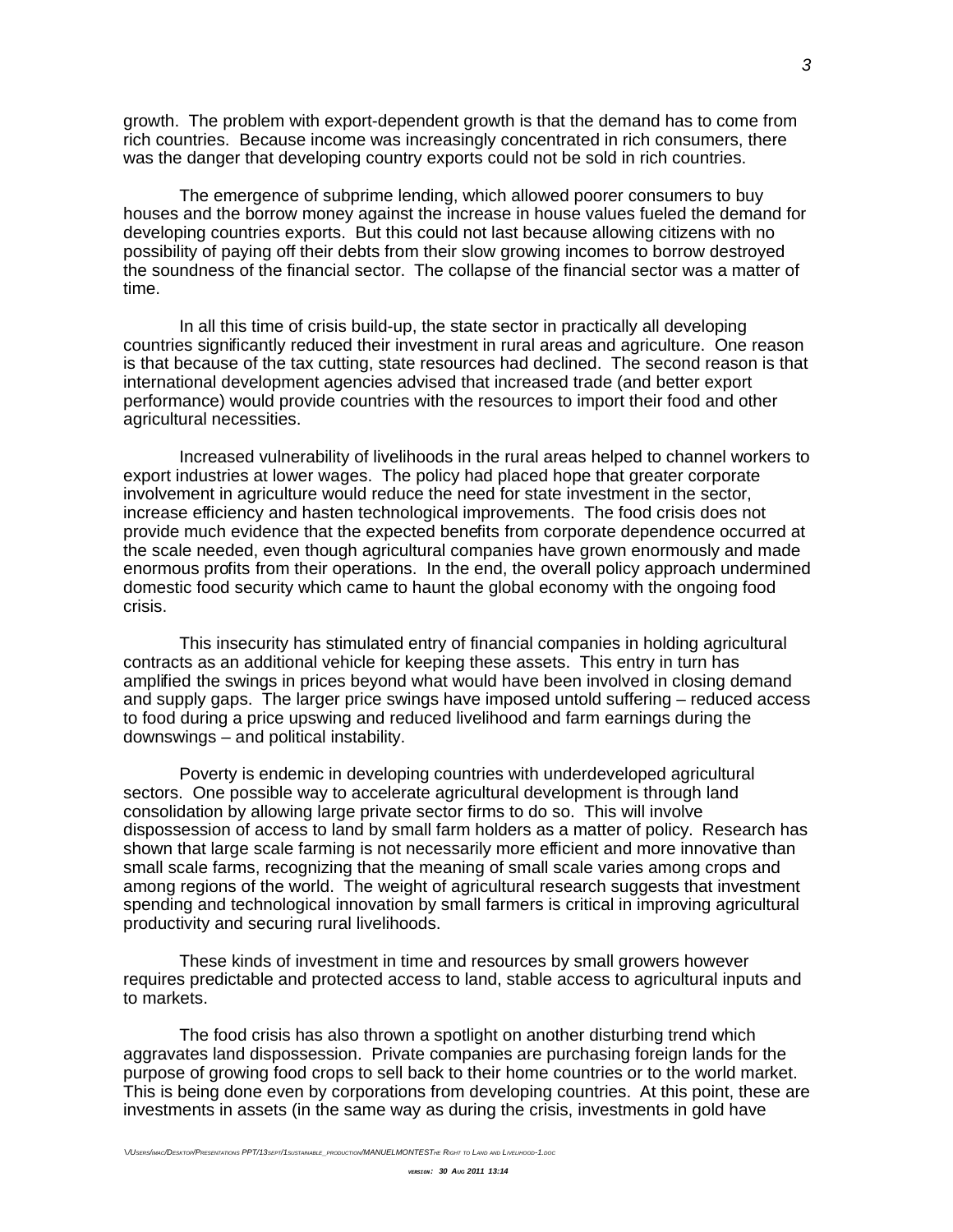helped protect asset values of rich people without significantly adding new jobs) and have not yet produced significant amounts of agricultural output.

This new trend tends to alienate land that is already being used for other, usually more locally appropriate, uses. These investments are putting on pressure on local forest and water resources. Its expansion has relied on the relative powerlessness of small farmholders, both economically and politically, to the asset speculation motivations of large corporations, often abetted by government policies under their influence of powerful private interests.

### **Ending the Role of Inequality and Dispossesion in Economic Growth**

Growth based on growing inequality and dispossession has proven to be unsustainable. Finding alternative paths to restoring economic growth and vitality based on more equalizing trends and widespread access to economic assets is the challenge of the times. Unfortunately, the politics in many countries are obstructing this search. Policy responses to the crisis have emphasized using public resources to rescue financial institutions without requiring them to write-off their claims against consumers, home borrowers, and even whole countries such as Greece and Ireland. While such write-offs will reduce the asset values of financial institutions and rich individuals, these will allow borrowers to restart investment and economic growth, which will ultimately redound to the benefit of everyone. Despite the infusion of public funds, financial institutions have not significantly increased financing for investment and new jobs.

There is a need for a broader view of what is the private sector, going beyond wealthy individuals and large corporations. In the first place, the key private sector is what we economists call "the real sector" which produces goods and employs people must be restored. The economy right now serves the needs of the financial sector. This must be reversed. Logic suggests that the financial sector instead should serve the needs of the real sector. To undertake the required rebalancing, states must recover the power to regulate the financial sector so that its resources and energies are rechanneled to investing in actual economic activities, not in trading financial claims within itself.

There is a need to reconsider the place of a export-oriented strategies that relies on low wages and vulnerable livelihoods because of the need to compete for foreign investment which might transfer to other more cost-competitive countries. There is a need to rethink the current system where individual countries compete among themselves for foreign investment accommodation. This has forced countries to reduce regulation and dismantle protection of workers and access to land by small farmers. Instead, private investors should compete among themselves to compete to be permitted to operate in countries that are well-regulated and have a productive labor force.

This kind of economic framework had been successfully tried in the years after World War II, when the world community realized that a beggar-thy-neighbor inter-country competition would be to the detriment of all. The growth rates in the 1950s and 1960s were the highest since the introduction of capitalism. There has been a secular reduction in overall economic growth rates as incomes and assets became more concentrated and state capabilities in economic regulation and investment shrunk.

Such an alternative framework, however, has profound implications for the question of the rights to land and livelihood. It will require a relegitimization of the state's role of ensuring equity. This will include greater capability to educate and provide economic skills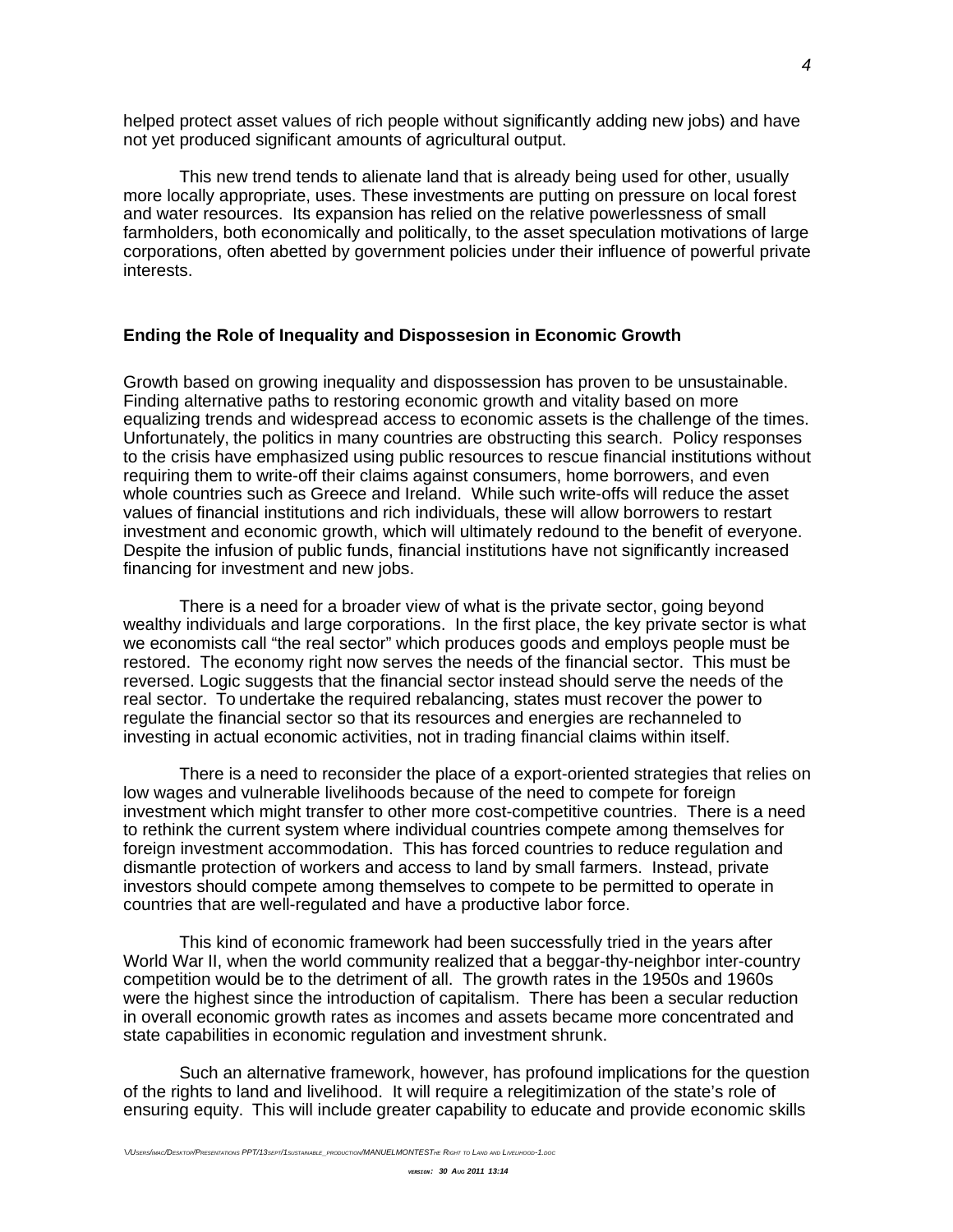to everyone. But it will also require state capability to regulate the size and concentration of land ownership.

In the case of livelihoods, there has been a recent trend in which the poor, particularly women, are being encouraged to become entrepreneurs, supported by microfinance agencies. No doubt, there will be instances of entrepreneurial success in this approach. But as a general response to poverty, such financing often degenerates into financing consumption which cannot be paid back and leaves borrowers heavily indebted.

Microfinance and the corresponding emphasis on entrepreneurship can be the occasion to forget about or ignore the indispensability of creating and sustaining livelihoods, which requires a greater responsibility and control of pattern of economic on the part of the state. Private entrepreneurs can create some livelihoods. But the role of public agencies and overall economic growth is the most critical. This means ensuring that people have the skills to undertake livelihoods which have a specific and stable place the local economy, a completely different approach from that of casting everyone to the uncertain and vulnerable whims of entrepreneurial gambles.

The approach of casting access to land and livelihood the framework of human RIGHTS in which the state, representing society, is the responsibility holder is thus a proper formulation. The rights approach places the primacy in the right order. For the majority of people on Earth, land is not just an alternative asset class for the purposes of protecting the value of wealth. It is the source of food and livelihood; it defines a household role and place in the economy; it is the basis of identity and status in society.

While wealthy individuals and corporations might still be able to treat land as an alternative asset class, this behavior must be circumscribed by the right of all people, only by virtue of being a member of society, to have access to land and to a livelihood.

This implies that the state must have sufficient legal and material capability to carry out its responsibility to ensure access to land and livelihood for everyone, a responsibility that cannot be left to activities of private markets. Ensuring that all its citizens can find a meaningful and dignified role in the economy means that the state must have the legal tools to regulate asset markets, not just protect the wealth accumulating activities of its citizens, to govern the growth of the economy to ensure that it is creating jobs for and building the corresponding skills and capabilities for everyone. The role of the state must thus drastically change from the prevailing conception of its role since the 1980s.

#### **Alternative Policies and National and International Initiatives**

The Millennium Development Goals framework agreed among Member States in the United Nations emphasize that the worth of an economic system should be mainly measured by its impact on poverty and equality. However, these goals were agreed at a time when the dominant belief in the effectiveness of unregulated private investment and asset holding in ensuring growth and mobilizing investment prevailed. This view had been enforced by donor countries and agencies on developing countries. This model has failed. There is a need to go beyond poverty targets and identify the appropriate kinds of economic policies and assignments of rights. The need for regulation and a return of the role of the state in economic life has become unavoidable.

The formulation "inclusive growth" underlies many of the economic ideas underlying the activities of agencies in the UN system. This formulation has immediate implications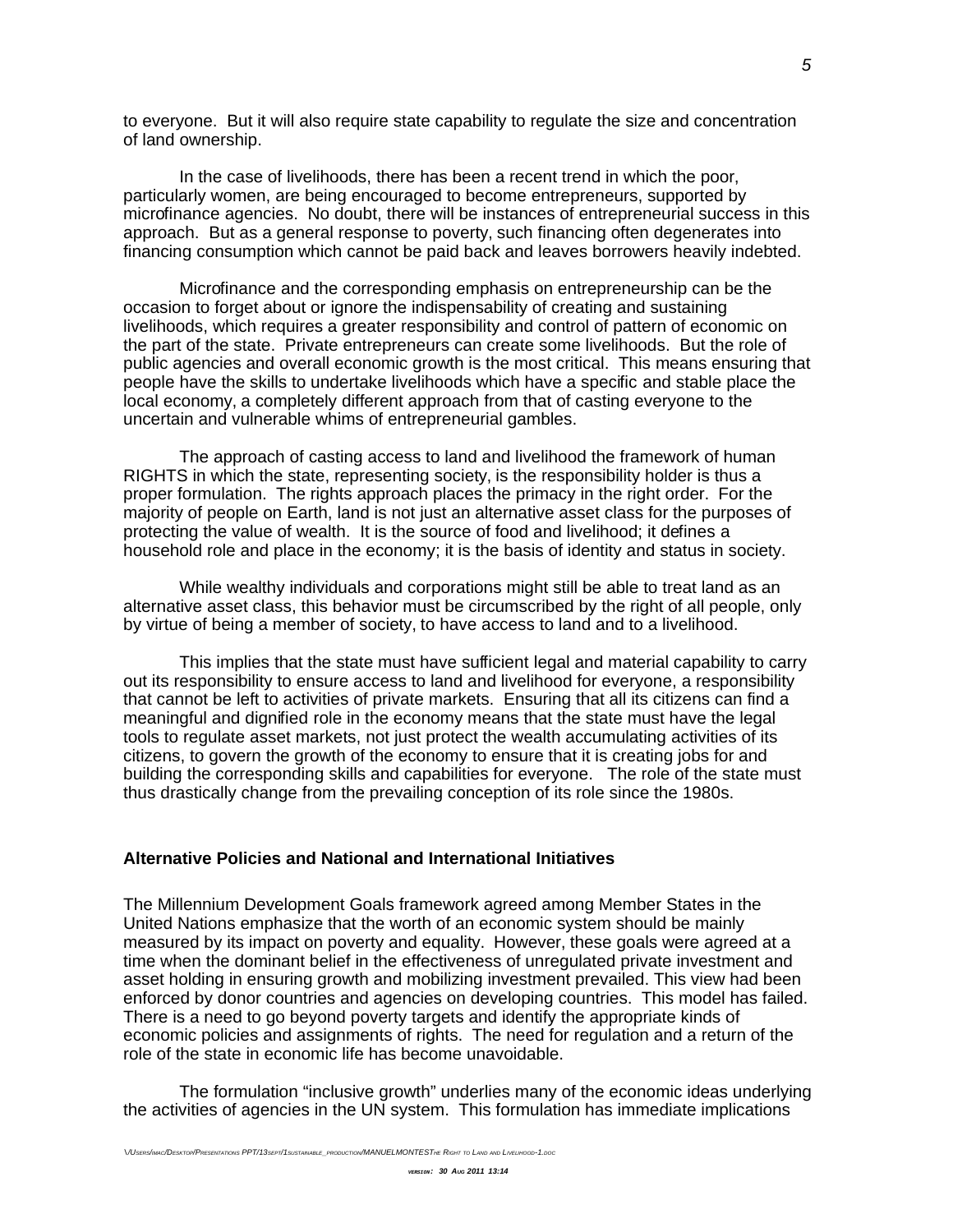for kinds of capabilities states must have and for the kinds of policies that are necessary to ensure that performing on the responsibility on the right and to land and livelihood will prove to be economically feasible. Among the key policies that have been identified are:

- 1. A reorientation of the economy to rely more on domestic income which requires increasing domestic incomes and wages, and reduce dependence on export markets.
- 2. Financial and asset markets have to re-regulated and their energies harnessed toward production and job creation. This will require a level of cooperation among countries because capital tends to escape to less regulated jurisdictions. The role of asset speculation in land grabbing and in influencing food prices through the asset class of forward contracts must be subject to state regulations.
- 3. It is important to end competition among countries for foreign investment and export markets through policies of deregulation, privatization, and tax cutting. The proper venue for competition must be within the private sector, not among states. This will require stronger cooperation among states in the collection of taxes from their citizens and multinational companies. States must protect the rights of workers and small farmholders to organize for their rights and to obtain the capability to participate in national and international economic policymaking
- 4. National states must have the policy space to regulate the flow of goods and capital so that they can influence their paths of growth and the kinds of jobs and livelihoods created in their economy.

It is clear that realizing the right to land and livelihood for all implies a thoroughgoing reform of national and international economic policies. This is why I am honored to be invited to this meeting. I congratulate you for this farsighted effort and wish it all the success.